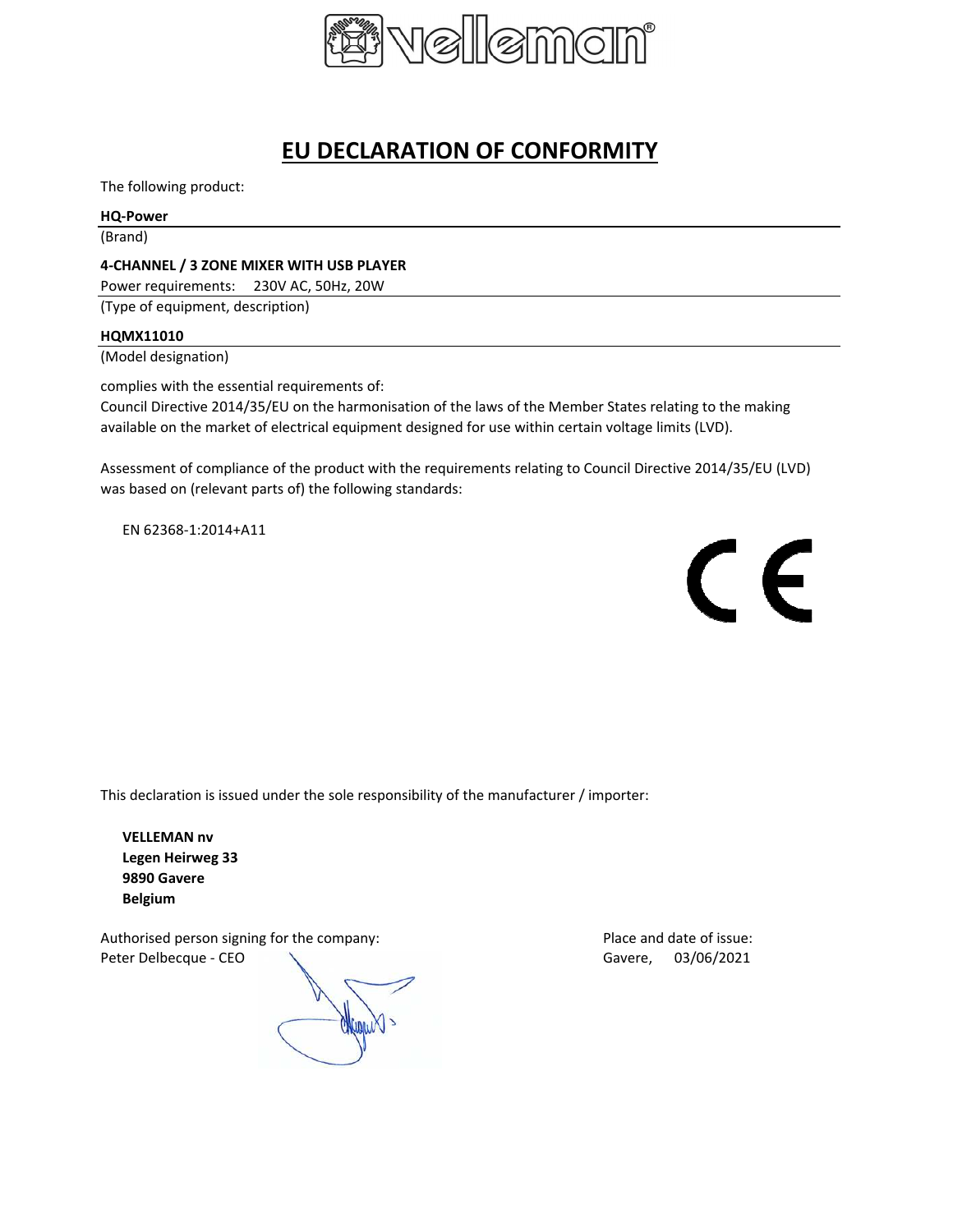

# **EU DECLARATION OF CONFORMITY**

The following product:

## **HQ-Power**

(Brand)

## **4-CHANNEL / 3 ZONE MIXER WITH USB PLAYER**

Power requirements: 230V AC, 50Hz, 20W

(Type of equipment, description)

#### **HQMX11010**

(Model designation)

complies with the essential requirements of:

Council Directive 2014/30/EU on the harmonisation of the laws of the Member States relating to electromagnetical compatibility (EMC).

Assessment of compliance of the product with the requirements relating to Council Directive 2014/30/EU (EMC) was based on (relevant parts of) the following standards:

EN 55032:2015+A11 EN 55035:2017+A11 EN 61000-3-2:2019 EN 61000-3-3:2013+A1



This declaration is issued under the sole responsibility of the manufacturer / importer:

**VELLEMAN nv Legen Heirweg 33 9890 Gavere Belgium**

Authorised person signing for the company: Place and date of issue: Peter Delbecque - CEO  $\sim$  Gavere, 03/06/2021